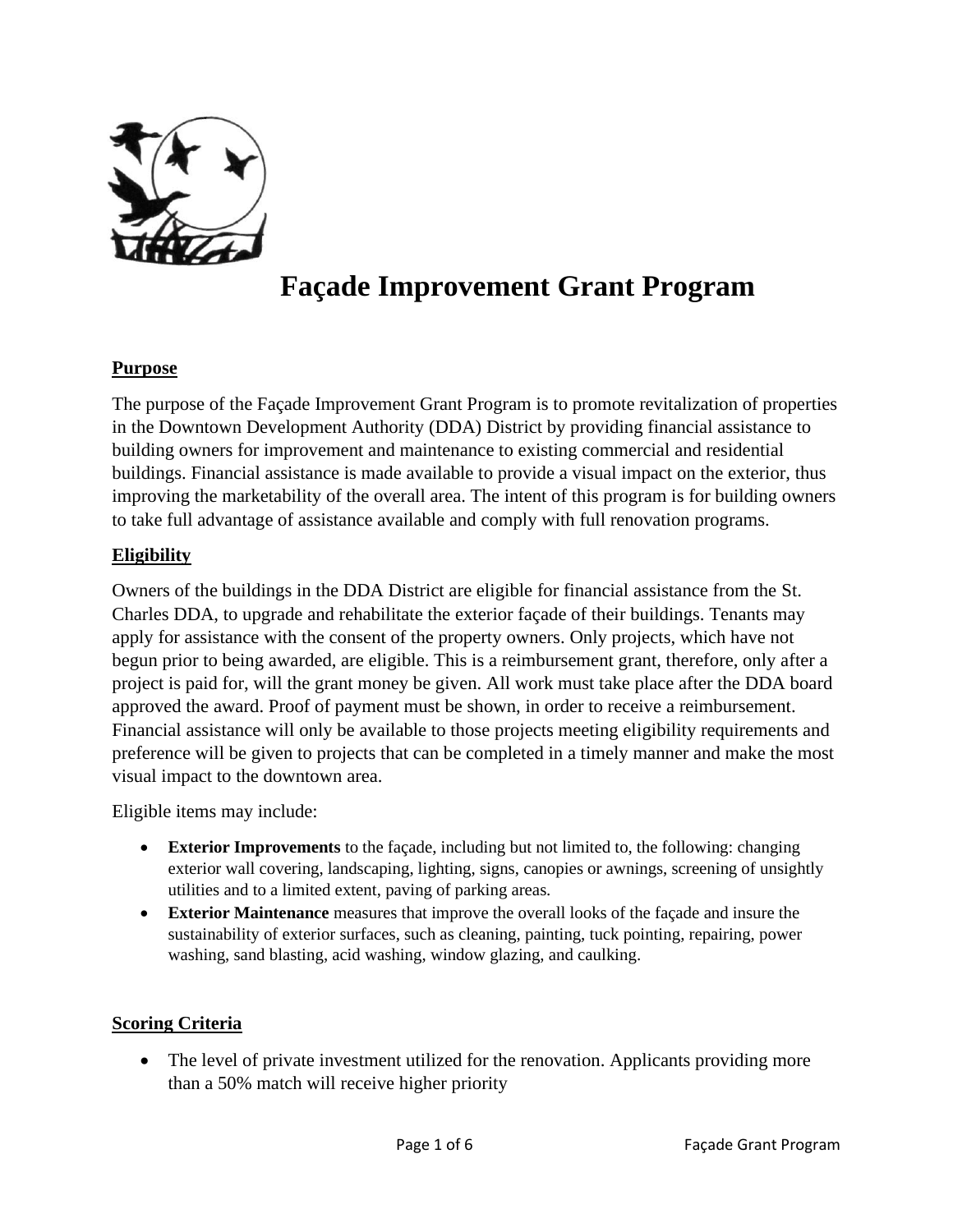- The potential impact the project will have on the surrounding area (visual prominence/significance)
- Whether the proposed improvements restore the historical character of the building
- The building's level of blight
- Whether the building is abandoned
- Improvements must be adjacent to a public space; however, priority is given to projects renovating multiple facades
- Whether the applicant has been awarded façade grants in the recent past

### **Funding**

The DDA has allocated \$10,000 for this program. All projects must be reviewed and approved by the DDA Board. Participants must expend private funds and then will be reimbursed for qualified expenditures up to, but not exceeding, 50 percent of eligible expenditures. There is no minimum or maximum amount. The award will be based on eligible spending and available funds.

The Façade Grant Program is ongoing from April 2022 to April 2023. Grants will be awarded at a first come first serve basis until all available funds have been given.

## **How to Submit an Application**

## **Contact Our Staff**

You must contact our program staff with a phone call or email before submitting your application.

Contact: Hartmann Aue

Phone Number: (989) 865-8287

Email: haue@stcmi.com

The proposed project must be reviewed in order to determine if it is eligible. This requirement is meant as a service to applicants in order to avoid unnecessary spending to create documents for ineligible projects. If your program deems appropriate you may proceed with a formal application.

## **Complete the Application**

When writing your proposal, please keep in mind it will be reviewed by people who may not be familiar with your project or your agency, so be sure your application fully explains your program and what you hope to accomplish. Please be as clear, complete and concise as possible. In addition to required elements, you may attach additional documents if it will help make your case clearer.

**Make sure to include all necessary documents listed under the application form.**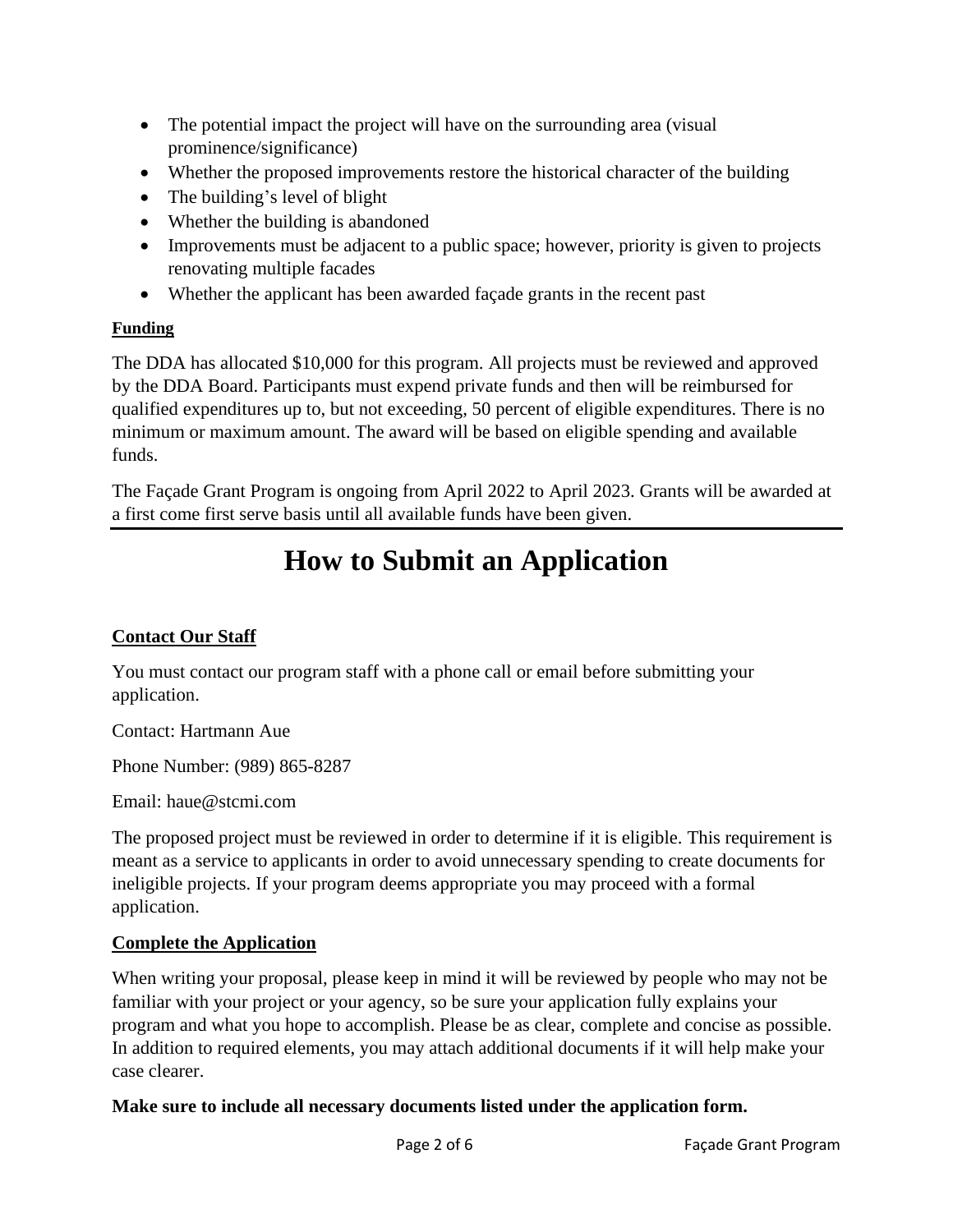### **Put the Application Together**

If emailing the application please include all material in one email if possible. It may contain multiple attachments if needed.

If mailing or dropping off, please do not staple individual sections of your application. Binding is not necessary. Using a clip or one staple to keep the application together is most preferred.

### **Turn in Proposal**

It is preferred that applications are emailed, however, they may be mailed or personally dropped off during office hours throughout the entirety of the grant.

Address: 110 W. Spruce St.

St. Charles, MI 48655

Attn: Hartmann Aue

Phone Number: (989) 865-8287

Email: haue@stcmi.com

Office Hours: M-F 8:00 AM to 5:00 PM

### **Award Process**

- Upon receiving applications, the Downtown Development Authority (DDA) staff will review all submissions. The Façade Grant Program is ongoing from April 1, 2022 to April 1, 2023. Grants will be awarded on a first come first serve basis until all available funds have been given.
	- o Additional information may be requested at this time, such as:
		- Complete set of scaled design drawings
		- Color rendering of proposed improvements to all facades
		- Proof of non-delinquent status for all city accounts, including taxes, water bills, special assessments, and loans
		- Detailed cost estimate for all eligible project costs and a signed noncollusion clause
- Any changes to the approved renovation design must be approved by the DDA prior to construction.
- Once plans are finalized a grant agreement between the DDA and applicant will be signed.
- The applicant has 60 days to commence the project.
- The grant money is awarded to the contractor once the work is complete and paid.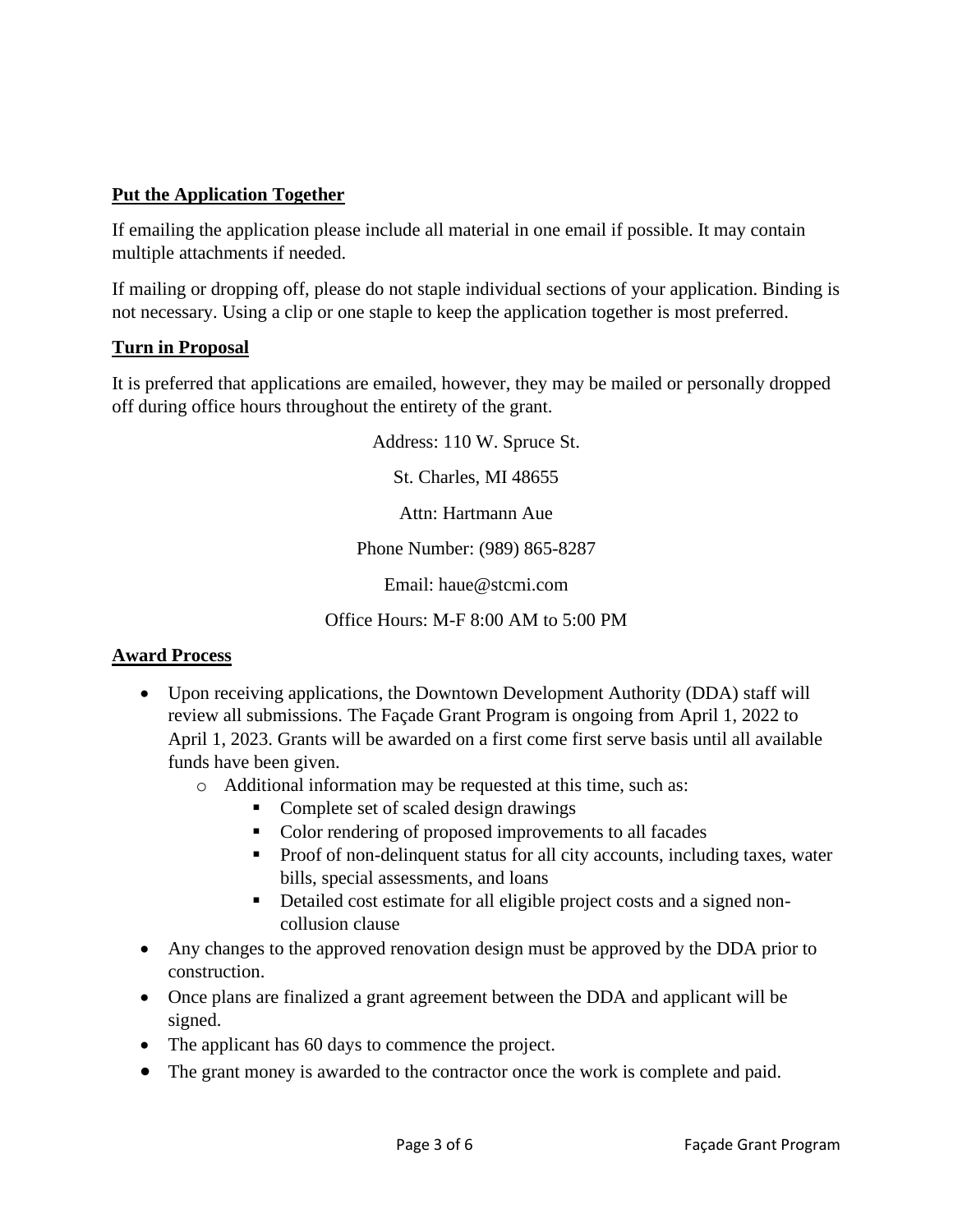# **Program Application Form**

| Building Type: □ Residential □ Commercial □ Mixed-Use<br>Relationship to building: Owner Tenant |  |  |  |  |  |
|-------------------------------------------------------------------------------------------------|--|--|--|--|--|
|                                                                                                 |  |  |  |  |  |
|                                                                                                 |  |  |  |  |  |
|                                                                                                 |  |  |  |  |  |
|                                                                                                 |  |  |  |  |  |
|                                                                                                 |  |  |  |  |  |
| Will tenants be displaced during construction: T YES NO TUNKNOWN                                |  |  |  |  |  |
| Contact Person: Applicant Contractor Other: _______________                                     |  |  |  |  |  |
|                                                                                                 |  |  |  |  |  |
|                                                                                                 |  |  |  |  |  |
|                                                                                                 |  |  |  |  |  |
| <b>Please Include the Following Submission Requirements</b>                                     |  |  |  |  |  |

- Grant application form
- Proof of property ownership and/or lease hold interest
- Detailed written summary of proposed façade improvements
- Project Budget
- Full set of before photos of the proposed project
- Sketch of proposed improvements
- Façade Improvement Agreement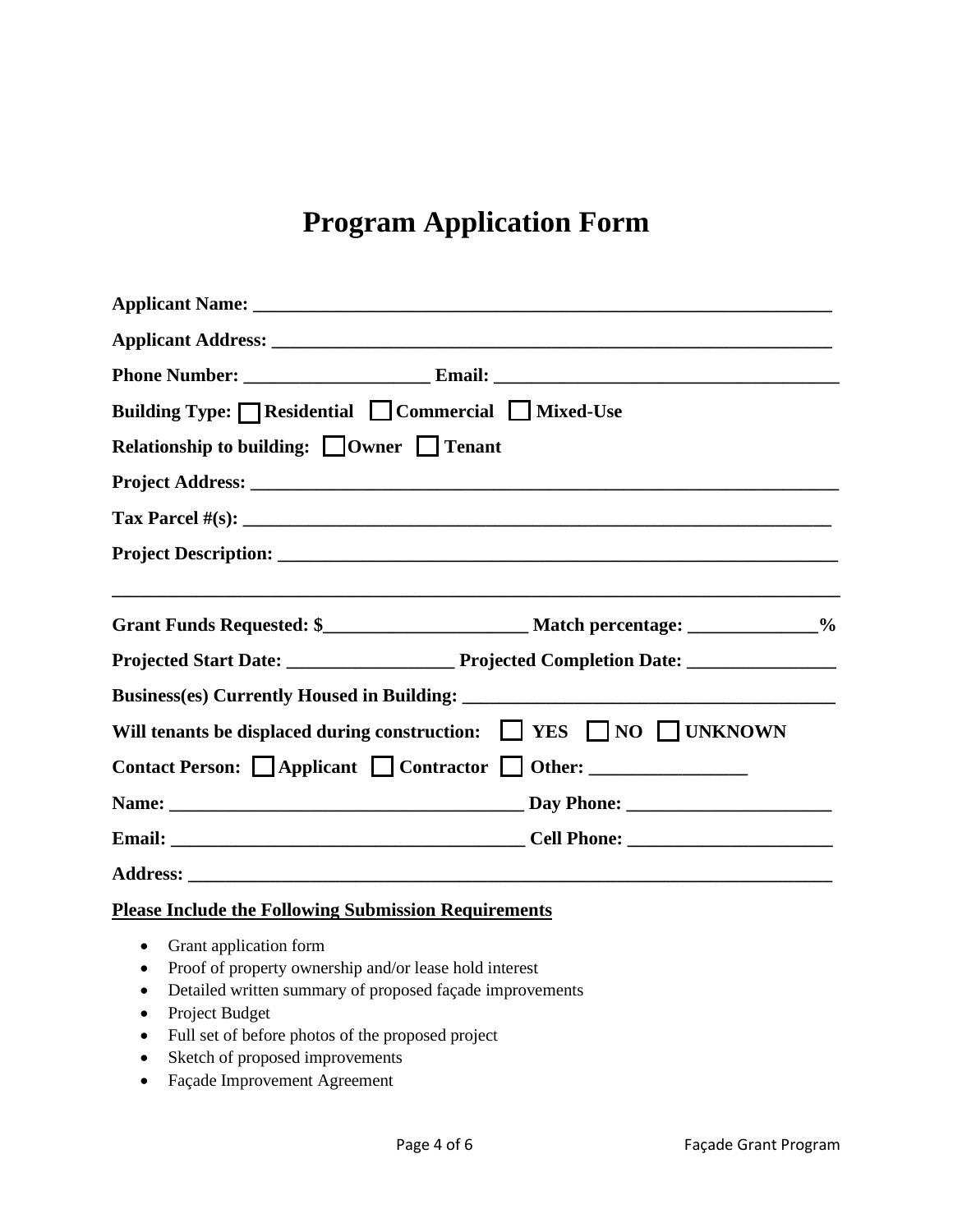## **Project Budget**

Itemize all project costs (expenses) and funding sources (revenue), including matching funds, to the best of your knowledge.

| <b>Revenue</b>                                                                                                        |                             | <b>Status</b>                                                                                                                                                                                                                                                                                                       |         |
|-----------------------------------------------------------------------------------------------------------------------|-----------------------------|---------------------------------------------------------------------------------------------------------------------------------------------------------------------------------------------------------------------------------------------------------------------------------------------------------------------|---------|
| <b>Sources of funding</b>                                                                                             | <b>Amount</b>               | Confirmed                                                                                                                                                                                                                                                                                                           | Pending |
|                                                                                                                       | $\frac{1}{1}$               |                                                                                                                                                                                                                                                                                                                     |         |
| <u> 1989 - Johann Harry Barn, mars and de Branch and de Branch and de Branch and de Branch and de Branch and de B</u> | $\frac{1}{2}$               |                                                                                                                                                                                                                                                                                                                     |         |
|                                                                                                                       | $\frac{1}{1}$               |                                                                                                                                                                                                                                                                                                                     |         |
| <b>Total</b>                                                                                                          | $\frac{\text{S}}{\text{S}}$ |                                                                                                                                                                                                                                                                                                                     |         |
| <b>Expenses</b>                                                                                                       |                             |                                                                                                                                                                                                                                                                                                                     |         |
| Item (materials/supplies, equipment, labor)                                                                           |                             | <b>Estimated Cost</b>                                                                                                                                                                                                                                                                                               |         |
|                                                                                                                       |                             |                                                                                                                                                                                                                                                                                                                     |         |
|                                                                                                                       |                             |                                                                                                                                                                                                                                                                                                                     |         |
| <u> 1989 - Johann Barn, mars ann an t-Amhain ann an t-Amhain ann an t-Amhain ann an t-Amhain an t-Amhain an t-A</u>   |                             |                                                                                                                                                                                                                                                                                                                     |         |
| <u> 1989 - Johann John Stone, markin film ar yn y brenin y brenin y brenin y brenin y brenin y brenin y brenin y</u>  |                             | $\frac{\text{S}}{\text{S}}$                                                                                                                                                                                                                                                                                         |         |
| <u> 1989 - Johann Barn, mars an t-Amerikaansk politiker (* 1908)</u>                                                  |                             | $\frac{\text{S}}{\text{S}}$                                                                                                                                                                                                                                                                                         |         |
|                                                                                                                       |                             | $\frac{\text{S}}{\text{S}}$                                                                                                                                                                                                                                                                                         |         |
| <u> 1989 - Johann John Stone, markin sanat masjid ayyı bir alan bir alan bir alan bir alan bir alan bir alan bir</u>  |                             | $\frac{\text{S}}{\text{S}}$                                                                                                                                                                                                                                                                                         |         |
|                                                                                                                       |                             | $\frac{1}{2}$ $\frac{1}{2}$ $\frac{1}{2}$ $\frac{1}{2}$ $\frac{1}{2}$ $\frac{1}{2}$ $\frac{1}{2}$ $\frac{1}{2}$ $\frac{1}{2}$ $\frac{1}{2}$ $\frac{1}{2}$ $\frac{1}{2}$ $\frac{1}{2}$ $\frac{1}{2}$ $\frac{1}{2}$ $\frac{1}{2}$ $\frac{1}{2}$ $\frac{1}{2}$ $\frac{1}{2}$ $\frac{1}{2}$ $\frac{1}{2}$ $\frac{1}{2}$ |         |
|                                                                                                                       |                             | $\frac{1}{2}$ $\frac{1}{2}$ $\frac{1}{2}$ $\frac{1}{2}$ $\frac{1}{2}$ $\frac{1}{2}$ $\frac{1}{2}$ $\frac{1}{2}$ $\frac{1}{2}$ $\frac{1}{2}$ $\frac{1}{2}$ $\frac{1}{2}$ $\frac{1}{2}$ $\frac{1}{2}$ $\frac{1}{2}$ $\frac{1}{2}$ $\frac{1}{2}$ $\frac{1}{2}$ $\frac{1}{2}$ $\frac{1}{2}$ $\frac{1}{2}$ $\frac{1}{2}$ |         |
|                                                                                                                       |                             | $\frac{1}{2}$ $\frac{1}{2}$ $\frac{1}{2}$ $\frac{1}{2}$ $\frac{1}{2}$ $\frac{1}{2}$ $\frac{1}{2}$ $\frac{1}{2}$ $\frac{1}{2}$ $\frac{1}{2}$ $\frac{1}{2}$ $\frac{1}{2}$ $\frac{1}{2}$ $\frac{1}{2}$ $\frac{1}{2}$ $\frac{1}{2}$ $\frac{1}{2}$ $\frac{1}{2}$ $\frac{1}{2}$ $\frac{1}{2}$ $\frac{1}{2}$ $\frac{1}{2}$ |         |
|                                                                                                                       | <b>Total</b>                |                                                                                                                                                                                                                                                                                                                     |         |